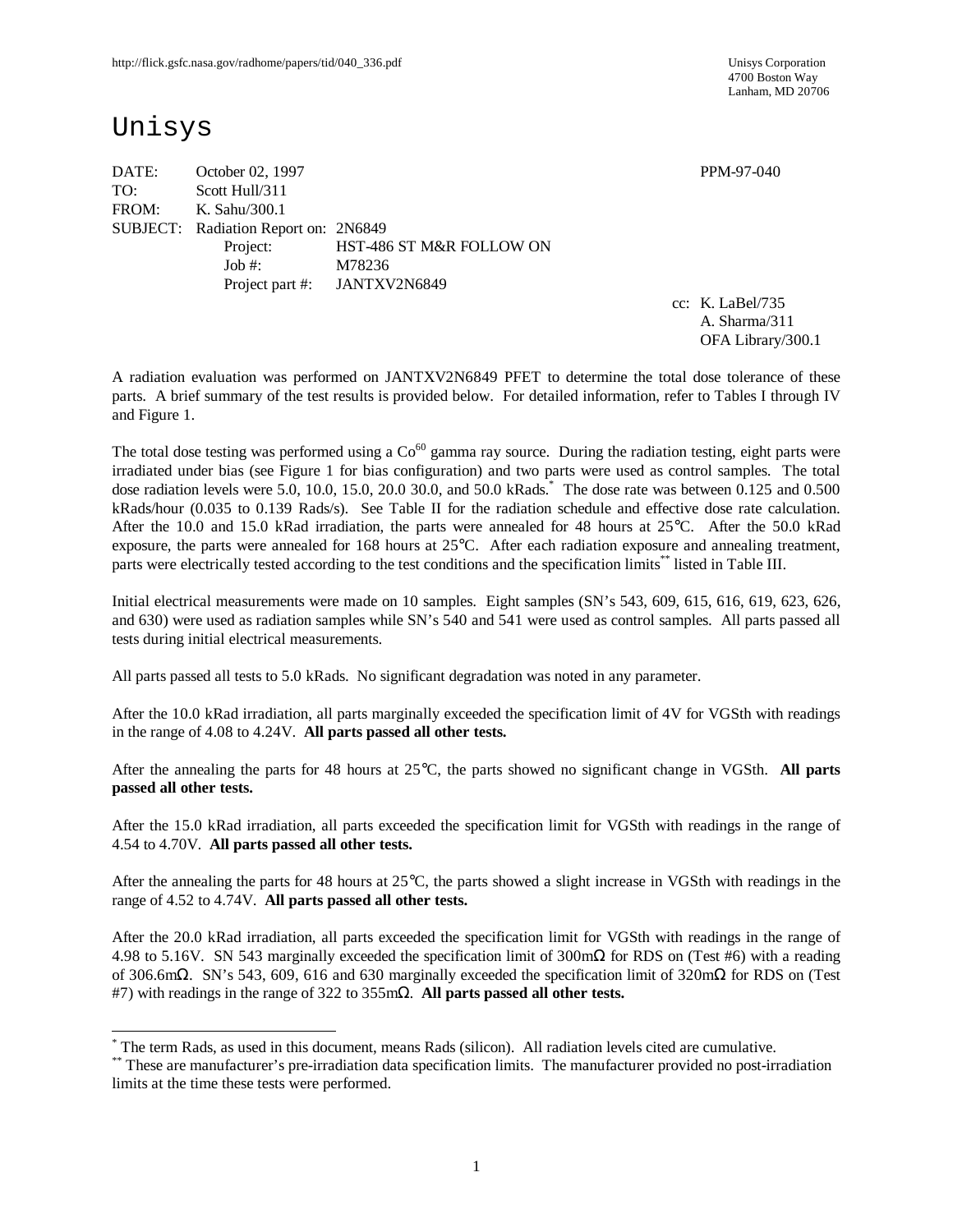After the 30.0 kRad irradiation, all parts exceeded the specification limit for VGSth with readings in the range of 6.08 to 6.26V. All parts except SN 615 marginally exceeded the specification limit for RDS on (Test #6) with readings in the range of 307 to 393mΩ. All parts exceeded the specification limit for RDS on (Test #7) with readings in the range of 366 to 777mΩ **All parts passed all other tests.**

After the 50.0 kRad irradiation, all parts exceeded the specification limit for VGSth with readings in the range of 7.62 to 8.00V. All parts exceeded the specification limit for RDS on (Test #6) with readings in the range of 2,988 to 3,812mΩ. **All parts passed all other tests.**

After annealing the parts for 168 hours at 25°C, the parts showed no significant recovery in any parameter.

Table IV provides a summary of the test results with the mean and standard deviation values for each parameter after each irradiation exposure and annealing step.

Any further details about this evaluation can be obtained upon request. If you have any questions, please call me at (301) 731-8954.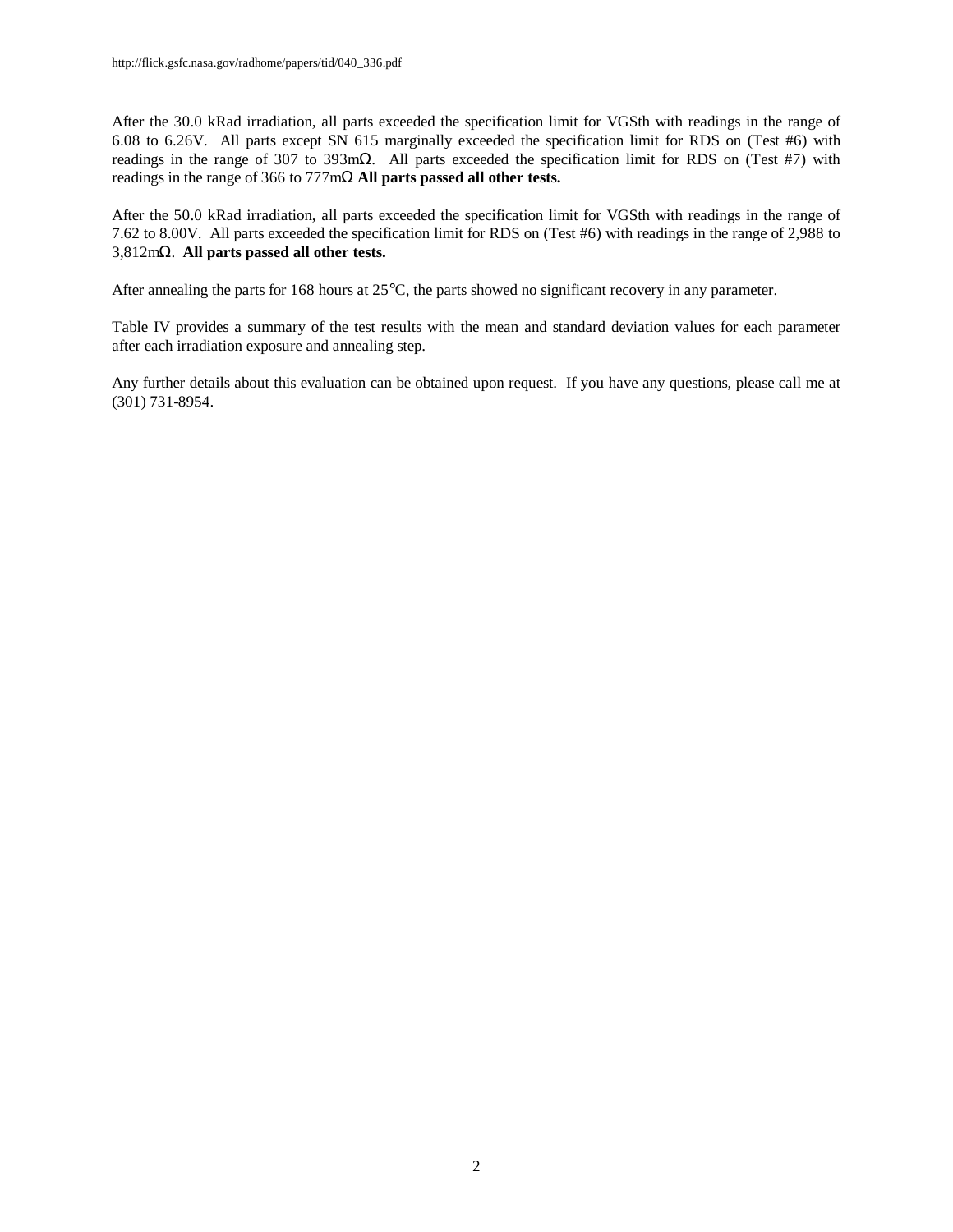#### \_\_\_\_\_\_\_\_\_\_\_\_\_\_\_\_\_\_\_\_\_\_\_\_\_\_\_\_\_\_\_\_\_\_\_\_\_\_\_\_\_\_\_\_\_\_\_\_\_\_\_\_\_\_\_\_\_\_\_\_\_\_\_\_\_\_\_\_\_\_\_\_\_\_\_\_\_\_\_\_\_\_\_\_\_\_\_\_\_\_\_\_ ADVISORY ON THE USE OF THIS DOCUMENT

The information contained in this document has been developed solely for the purpose of providing general guidance to employees of the Goddard Space Flight Center (GSFC). This document may be distributed outside GSFC only as a courtesy to other government agencies and contractors. Any distribution of this document, or application or use of the information contained herein, is expressly conditional upon, and is subject to, the following understandings and limitations:

(a) The information was developed for general guidance only and is subject to change at any time;

(b) The information was developed under unique GSFC laboratory conditions that may differ substantially from outside conditions;

(c) GSFC does not warrant the accuracy of the information when applied or used under other than unique GSFC laboratory conditions;

(d) Either GSFC or the manufacturer should not construe the information as a representation of product performance;

(e) Neither the United States government nor any person acting on behalf of the United States government assumes any liability resulting from the application or use of the information.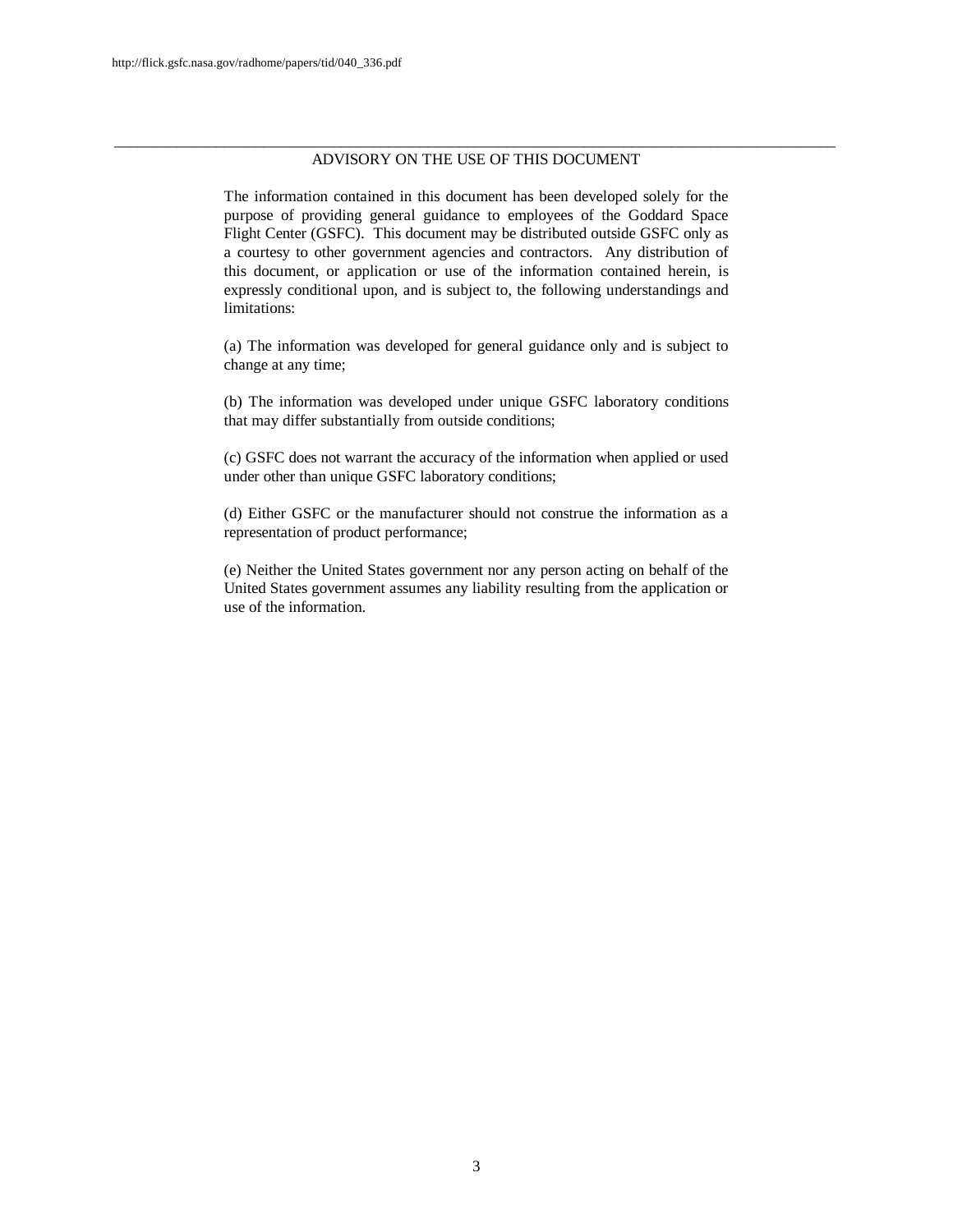



Resistor is  $10k\Omega \pm 5\%, \frac{1}{4}W$ .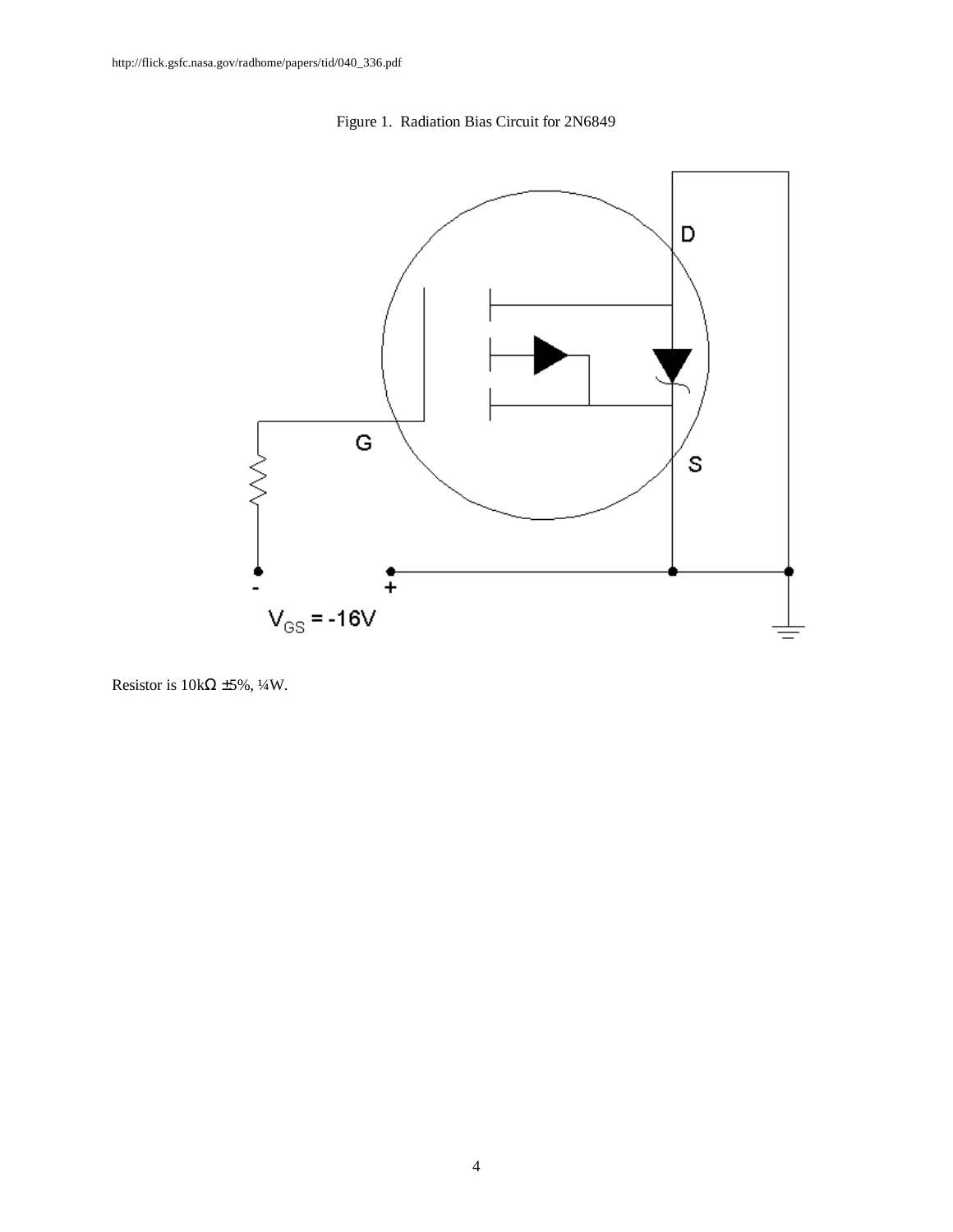| Generic Part Number:                  | 2N6849                                     |
|---------------------------------------|--------------------------------------------|
| HST-486, ST M&R FOLLOW ON Part Number | JANTXV2N6849                               |
| Charge Number:                        | M78236                                     |
| Manufacturer:                         | Harris                                     |
| Lot Date Code (LDC):                  | 9646                                       |
| <b>Quantity Tested:</b>               | 10                                         |
| Serial Number of Control Samples:     | 540, 541                                   |
| Serial Numbers of Radiation Samples:  | 543, 609, 615, 616, 619, 623, 626, and 630 |
| Part Function:                        | P-Channel MOSFET                           |
| Part Technology:                      | <b>MOSFET</b>                              |
| Package Style:                        | TO-39                                      |
| Test Equipment:                       | <b>CISTRONICS</b>                          |
| Test Engineer:                        | D. Davis                                   |

### TABLE I. Part Information

• The manufacturer for this part guaranteed no radiation tolerance/hardness.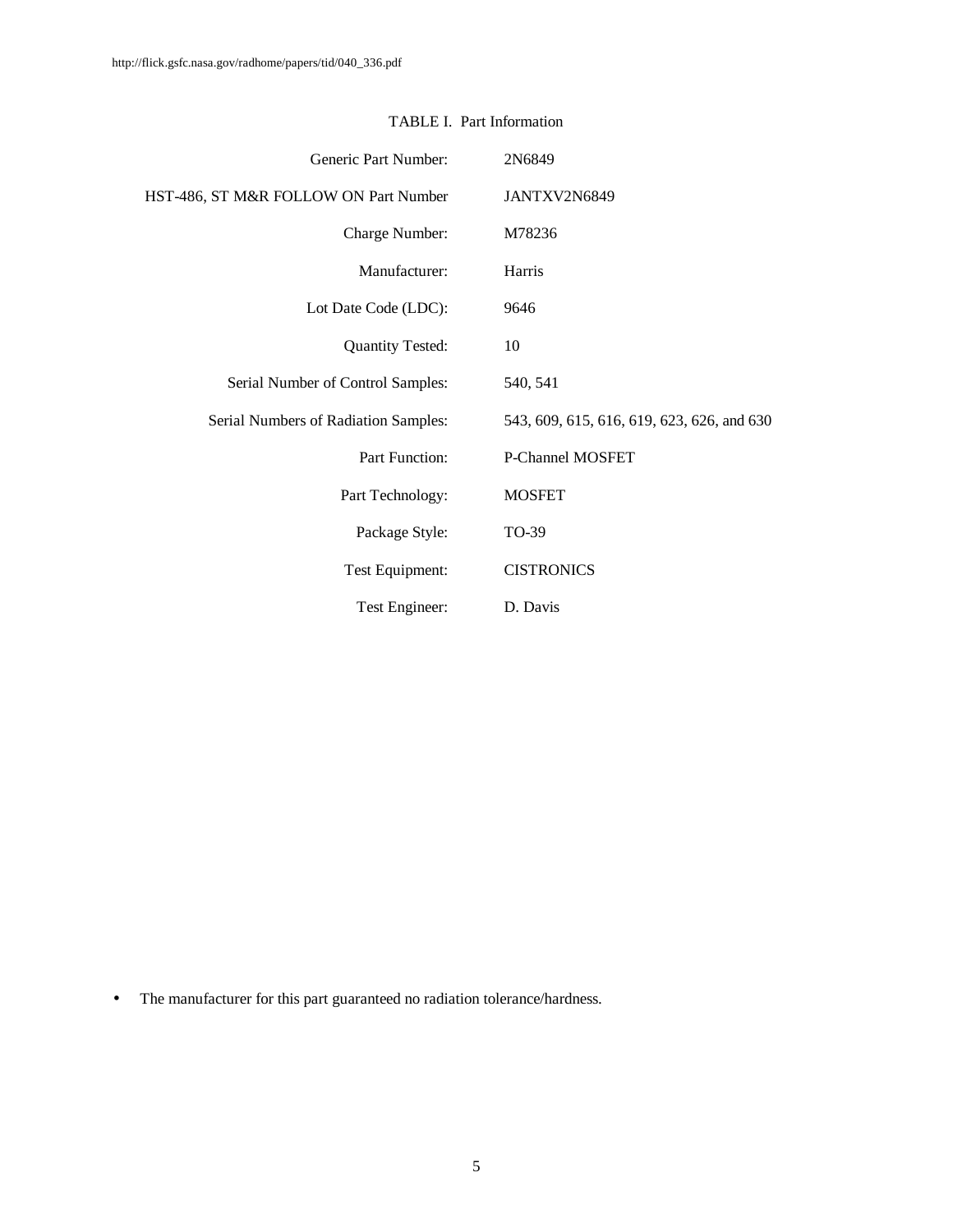| TABLE II. Radiation Schedule for 2N6849                                 |  |
|-------------------------------------------------------------------------|--|
|                                                                         |  |
|                                                                         |  |
|                                                                         |  |
|                                                                         |  |
|                                                                         |  |
|                                                                         |  |
|                                                                         |  |
|                                                                         |  |
|                                                                         |  |
|                                                                         |  |
|                                                                         |  |
|                                                                         |  |
|                                                                         |  |
|                                                                         |  |
|                                                                         |  |
|                                                                         |  |
|                                                                         |  |
|                                                                         |  |
|                                                                         |  |
|                                                                         |  |
| Effective Dose Rate = 50,000 RADS/36 DAYS=57.9 RADS/HOUR=0.016 RADS/SEC |  |

The effective dose rate is lower than that of the individual radiation steps as it takes into account the interimannealing step.

The interim annealing steps following the 10.0 and 15.0 kRad runs were added due to degradation in the parts. The addition of an interim annealing step better simulates the space environment's lower dose rate for very sensitive devices. This may allow the parts to show satisfactory performance at higher doses or indicate that the part can not be used beyond the previous dose level.

PARTS WERE IRRADIATED AND ANNEALED UNDER BIAS, SEE FIGURE 1.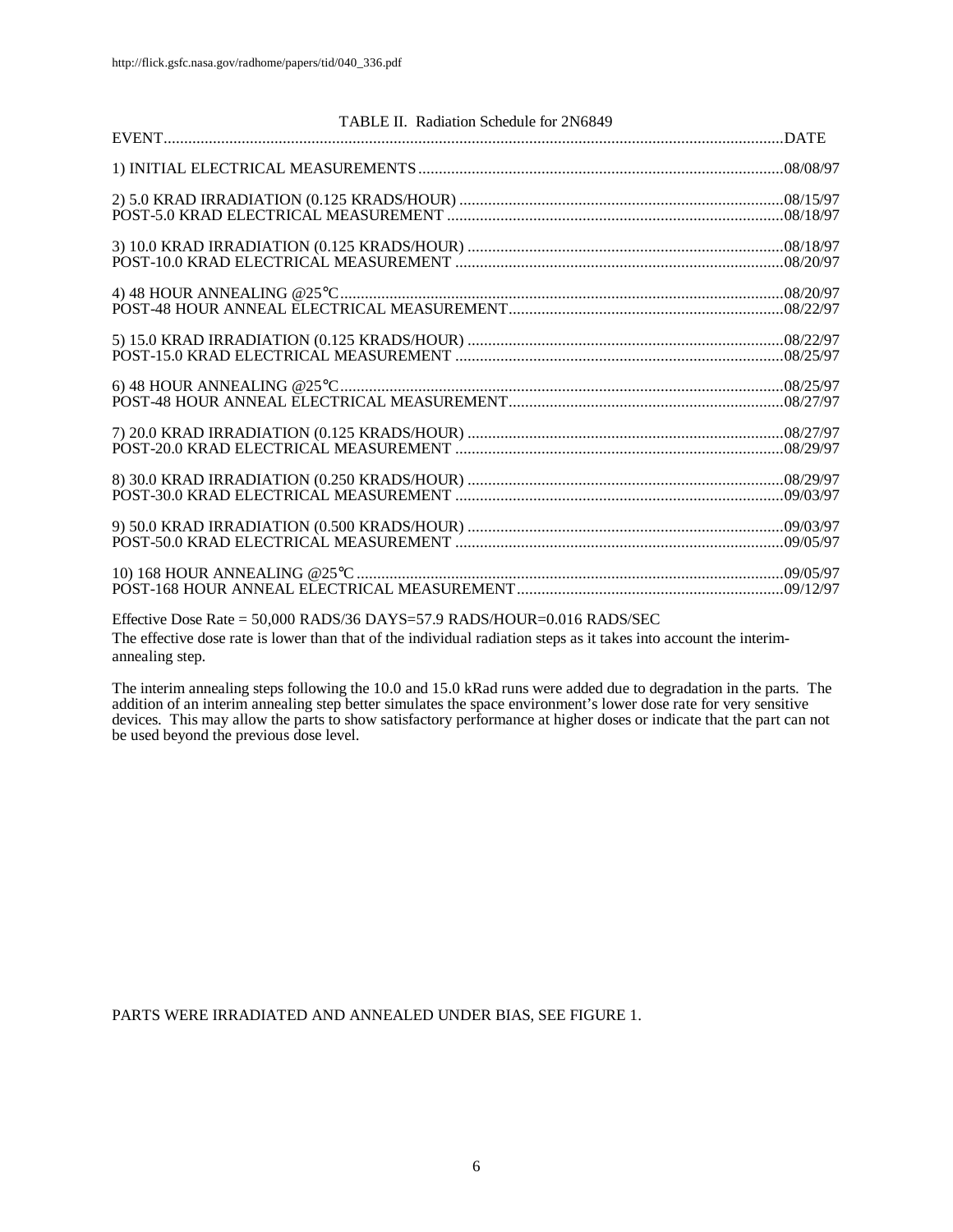| <b>Test</b>             |                  |                                                                | Spec.        | Lim.             |
|-------------------------|------------------|----------------------------------------------------------------|--------------|------------------|
| #                       | <b>Parameter</b> | <b>Units Test Conditions</b>                                   | min          | max              |
| -1                      | <b>VBDSS</b>     | $V V_{GS} = 0V, I_D = 1.0mA$                                   | 100          |                  |
| 2                       | <b>VGSth</b>     | $V V_{DS}$ <sup>3</sup> $V_{GS}$ , $I_D = 0.25mA$              | $\mathbf{2}$ | $\boldsymbol{4}$ |
| 3                       | <b>IGSS</b>      | $nA V_{DS} = 0V$ , $V_{GS} = +20V$                             |              | 100              |
| $\overline{\mathbf{4}}$ | <b>IGSSr</b>     | $nA$ $V_{DS}$ = 0V, $V_{GS}$ = -20V                            |              | 100              |
| 5                       | <b>IDSS</b>      | $mA$ $V_{DS}$ = 0V, $V_{GS}$ = 80% rated $V_{DS}$              |              | 25               |
| 6                       | <b>RDS</b> on    | $mWV_{GS} = 10V$ , pulsed <sup>2</sup> , I <sub>D</sub> = 4.1A |              | 300              |
| 7                       | <b>RDS</b> on    | $mWV_{GS} = 10V$ , pulsed <sup>2</sup> , I <sub>D</sub> = 6.5A |              | 320              |
| 8                       | VSD              | $V V_{GS} = 0V$ , $I_S = I_{D1}$ , pulsed <sup>/2</sup>        |              | 1.5              |

#### Table III. Electrical Characteristics of 2N6849 /1

Note:

1/ These are the manufacturer's non-irradiated data sheet specification limits. The manufacturer provided no postirradiation limits at the time the tests were performed.

2/ Conditions for pulse measurement shall be specified in section 4 of MIL-STD-750.